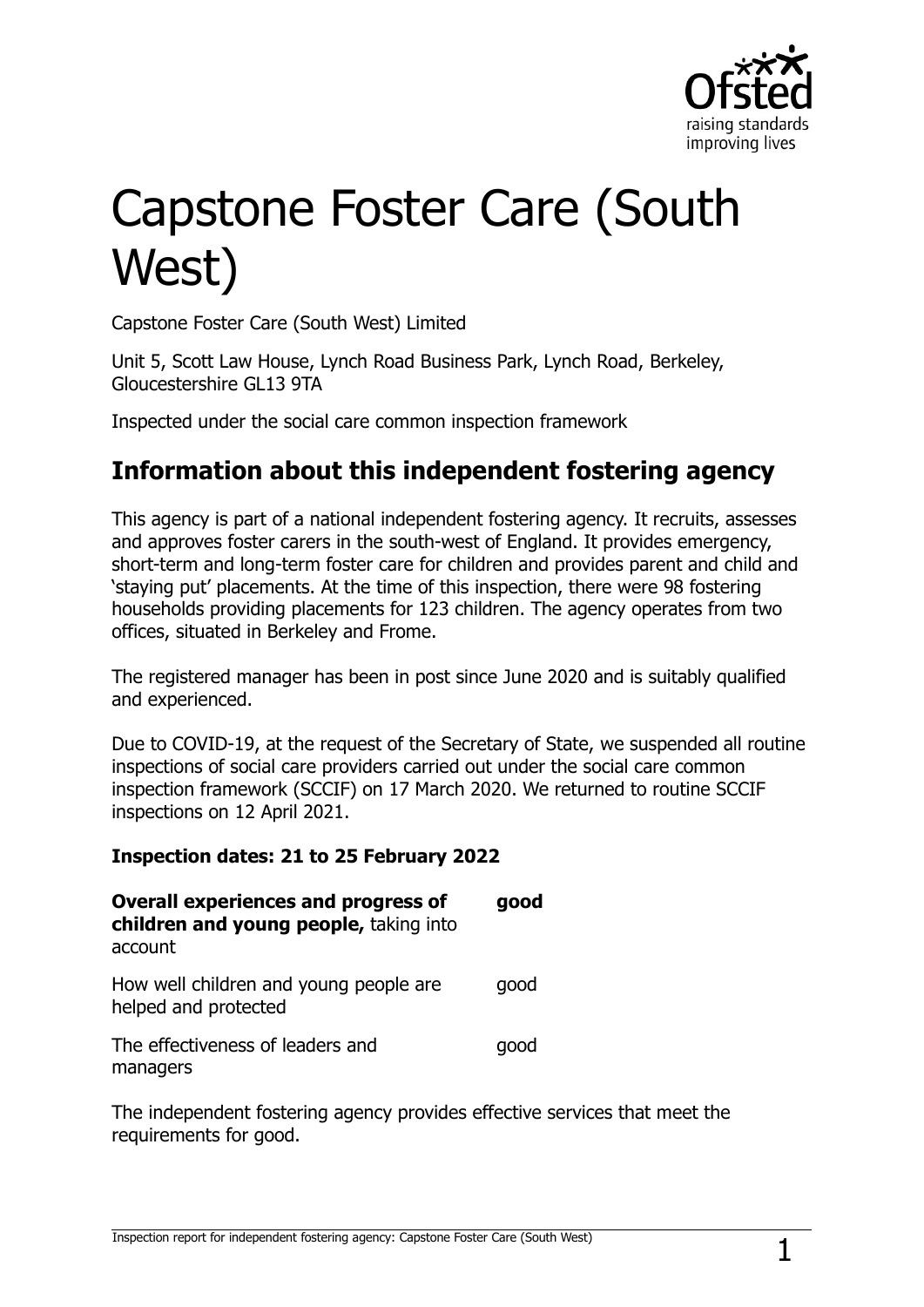

**Date of last inspection:** 27 November 2017

**Overall judgement at last inspection:** good

**Enforcement action since last inspection:** none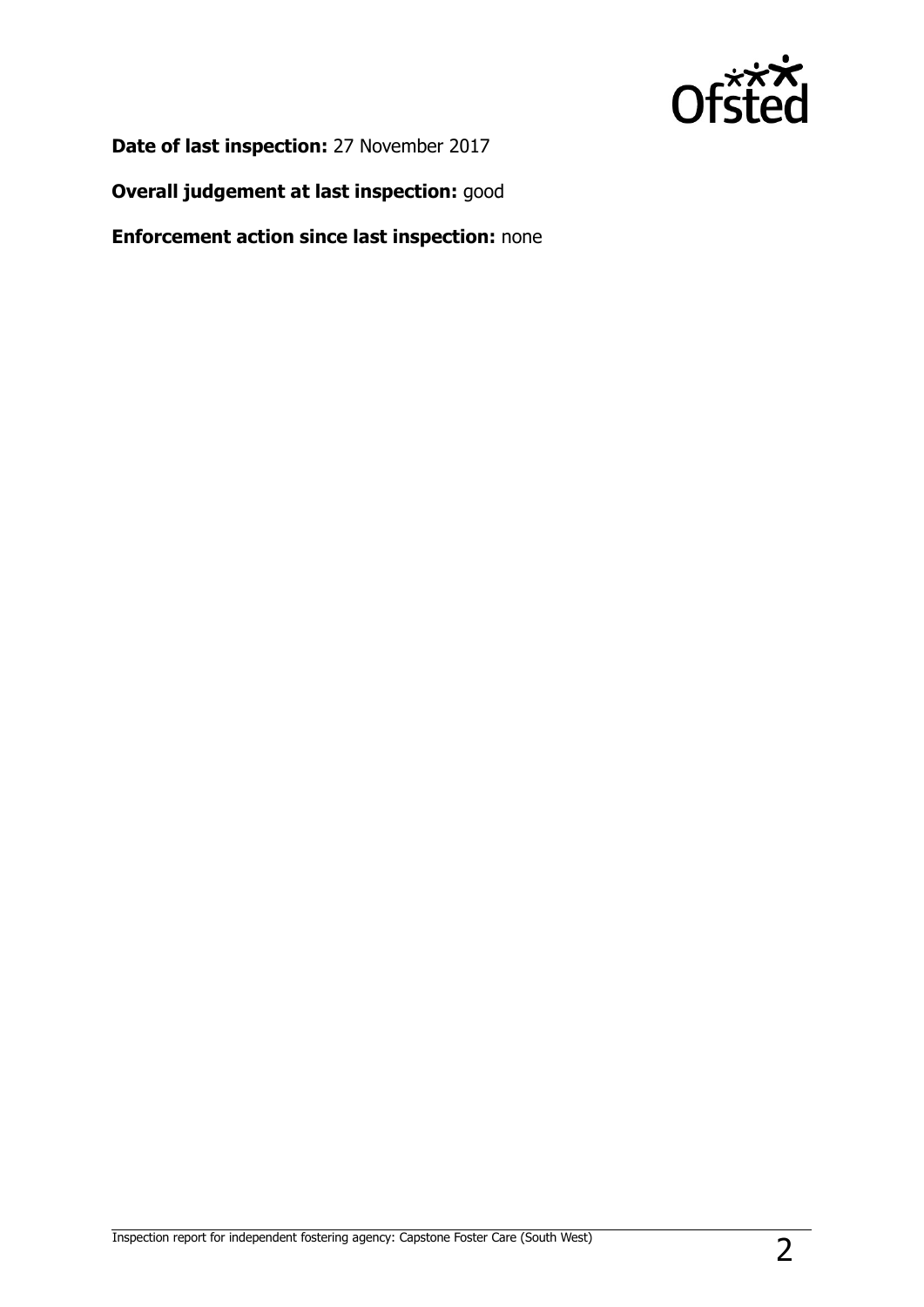

## **Inspection judgements**

#### **Overall experiences and progress of children and young people: good**

Children benefit from living in settled and stable family homes with foster carers who ensure that the children feel loved and very much part of the family. Many children stay with their foster carers for many years. If a child wishes to stay with their foster carer beyond the age of 18, they can remain in a 'staying put' arrangement whereby they continue to receive support from their foster carers until they are ready to live independently. This gives children a sense of stability and belonging.

Foster carers report that they are very well supported, supervised and trained. Supervising social workers know the foster carers and children very well and provide foster carers with an appropriate mix of challenge and scrutiny alongside extensive support.

The healthcare needs of children are met. Foster carers ensure that children attend all healthcare appointments, such as visits to the dentist's or optician's. The agency has a therapeutic service that offers effective behaviour management strategies and support to carers. This ensures that appropriate support is given to foster carers so that they can continue to care safely for a child.

The agency operates an effective out-of-hours service. Foster carers report that they can obtain help and support at any time of day or night and at weekends. Foster carers also feel supported by the availability of foster carer groups. These groups continued virtually throughout COVID-19 restrictions and foster carers felt supported during these periods of restrictions when it was not possible to meet in person.

All children are making progress with their education. They are placed in educational placements that are meeting their needs. The agency education adviser provides effective support and advice to supervising social workers, who then support foster carers, so that children receive the educational services they need. Supervising social workers liaise effectively with virtual heads and education authorities to ensure that children receive, for example, the pupil premium or an education, health and care plan.

Children's views and wishes are obtained and acted upon during visits by the supervising social workers, at events that are regularly held by the agency throughout the year, and through the children's champions group. Children know how to complain and are confident that any complaints will be listened to and acted upon by the agency.

Parent and child placements minimise delay and disruption for children. Current court delays are affecting parenting assessment timescales and are out of the control of the agency. However, the agency monitors these placements closely and there are clear expectations of the placement and the role of the foster carer.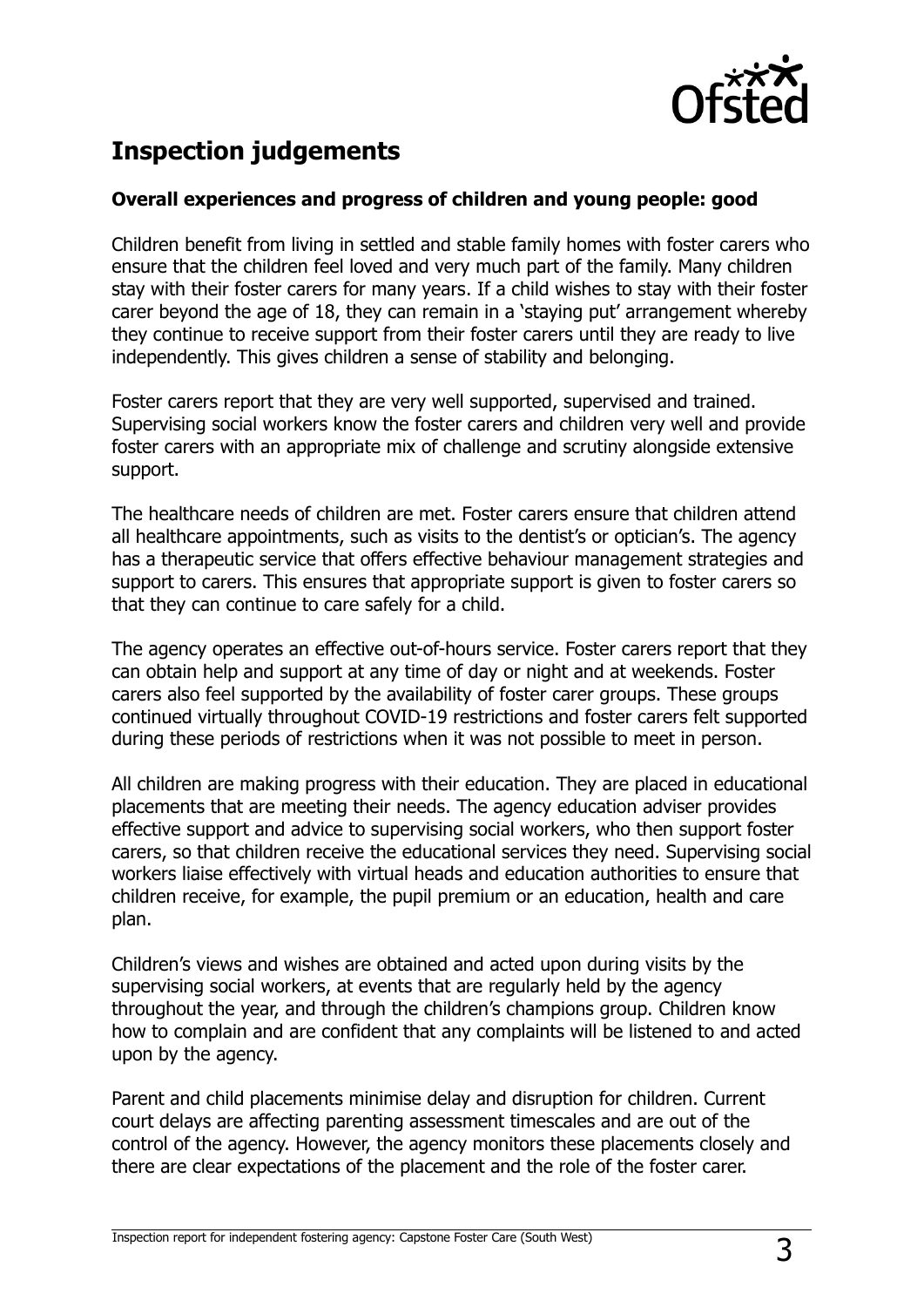

The assessment of prospective foster carers is comprehensive, timely and of a very good quality. Assessment reports submitted to panel clearly identify strengths and vulnerabilities and give panel members the information they need to make a decision about a prospective foster carer's suitability.

#### **How well children and young people are helped and protected: good**

Children report that they feel safe living with their foster carers. The agency acts promptly and comprehensively if there are concerns about the safety of a child or concerns about the quality of care provided by a foster carer. Foster carers and staff are clear about safeguarding procedures and feel confident to use them. They receive regular safeguarding training and training in associated topics, such as internet safety, to equip them with the skills they need to keep children safe.

Incidents of children going missing are rare. If an incident does occur, foster carers take effective action. The agency ensures a proactive multi-agency response to find the child and then find out where they have been, who they have been with and what they were doing while missing. However, records held by the agency do not always reflect that the child has been able to speak with an independent person on their return, so that they have the opportunity to share any worries or concerns they may have about their carer and why they went missing.

Behaviour management strategies for each child, assessment of risks and a safer caring plan are in place to guide foster carers about how best to promote positive behaviour. However, behaviour management strategies are recorded in different documents, rather than in a single document so that foster carers have effective and easy-to-access strategies and guidance.

Restraint training is undertaken by foster carers so that they know how to use authorised and safe holds. There is a no-restraint policy in the agency unless specifically agreed by the placing authority as necessary to keep an individual child or others safe. The use of restraint is minimal and any incidents are comprehensively evaluated for training and learning.

Recruitment procedures for staff and foster carers are robust and ensure that only suitable people are employed and approved by the agency. Thorough health and safety checks of foster carers' homes are undertaken prior to approval, at supervising social worker visits and at annual reviews to ensure that children live in a safe and suitable environment.

#### **The effectiveness of leaders and managers: good**

In the last 18 months, the agency has appointed a new registered manager and is implementing new policies and procedures in line with the agency development plan to further improve the quality of care. Staff and foster carers acknowledge that the recent changes have led to an improvement in the agency. They praise the support given to them by leaders and managers during these changes and comment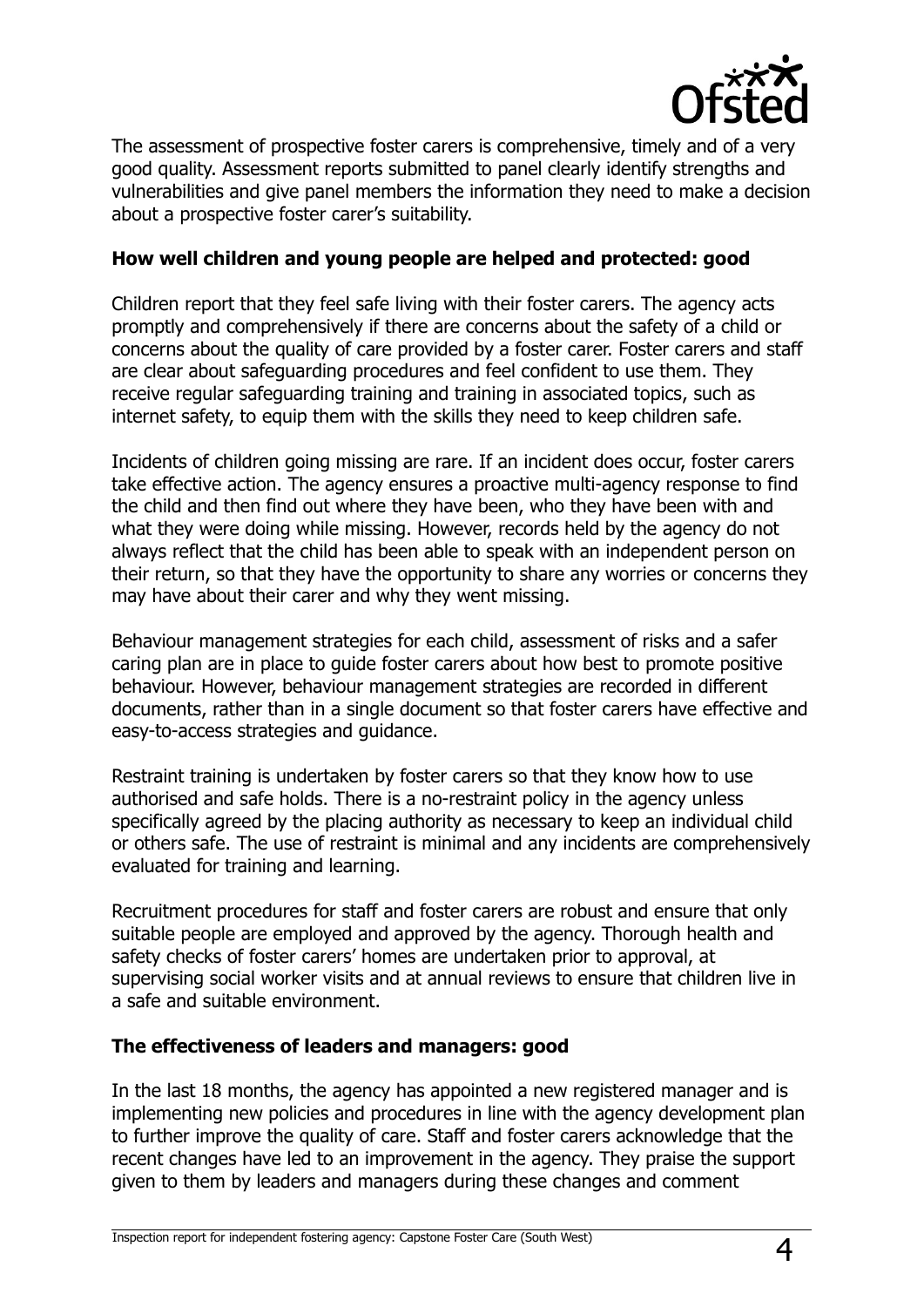

positively about the effective virtual working arrangements implemented by the agency during COVID-19 restrictions.

Staff benefit from regular supervision and training that is focused on children's needs. The agency promotes the learning of student social workers and regularly liaises with Winchester University to inform the agency's practice.

The quality of matching is mixed. Many matching documents evidence thorough and comprehensive processes to ensure that a foster carer has the necessary skills and experience to meet a child's needs. However, records do not always document how a foster carer's skills and experience match a child's needs.

There is a clear management footprint in records and documents. Management oversight takes place through a system of audits and quality assurance processes. However, although managers know each child well and can anecdotally report the progress of children, this is not clearly tracked and documented to evidence that children are making progress and what action is being taken by the agency if they are not. Learning and outcomes from all unplanned endings are not clear and are often not easily obtainable.

The recruitment of foster carers takes place in line with the agency's statement of purpose. The agency recruits a diverse range of carers who can meet the needs of the children requiring a fostering placement. Feedback from foster carers about the agency is overwhelmingly positive and the turnover of foster carers is low.

The agency fostering panel meets regularly and provides an effective quality monitoring function. Panel minutes are clear and concise and provide evidence of why decisions have been made. Clear recommendations and reasons for the recommendations are documented and evidence that safe and suitable decisions are consistently made by the panel.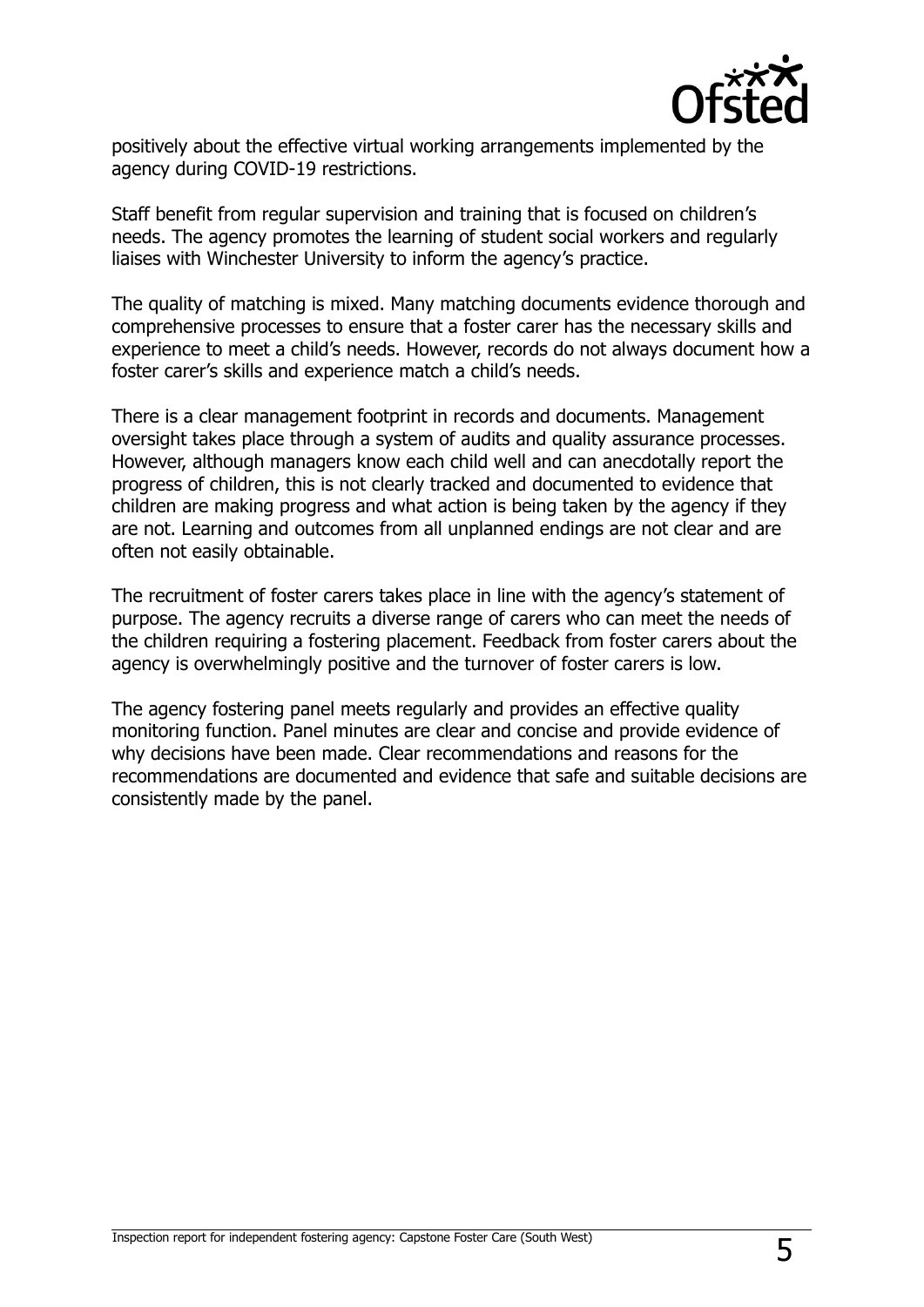

## **What does the independent fostering agency need to do to improve?**

### **Recommendations**

- The registered person should ensure that children are carefully matched to a foster placement and that foster carers have full information about the child prior to placement. ('Fostering services: national minimum standards', 11.2)
- The registered person should ensure that foster carers receive support and guidance on how to manage their responses and feelings arising from caring for children, particularly where children display very challenging behaviour. ('Fostering services: national minimum standards', 3.7)
- The registered person should ensure there are clear and effective procedures for monitoring and controlling the activities of the service. This includes any serious incidents, allegations or complaints about the service and ensuring the quality of the service. ('Fostering services: national minimum standards', 25.1)

In particular, ensure that assessment of risk information and behaviour management strategies are contained in one document, such as the safer caring plan.

## **Information about this inspection**

Inspectors have looked closely at the experiences and progress of children and young people using the social care common inspection framework. This inspection was carried out under the Care Standards Act 2000 to assess the effectiveness of the service, how it meets the core functions of the service as set out in legislation, and to consider how well it complies with the Fostering Services (England) Regulations 2011 and the national minimum standards.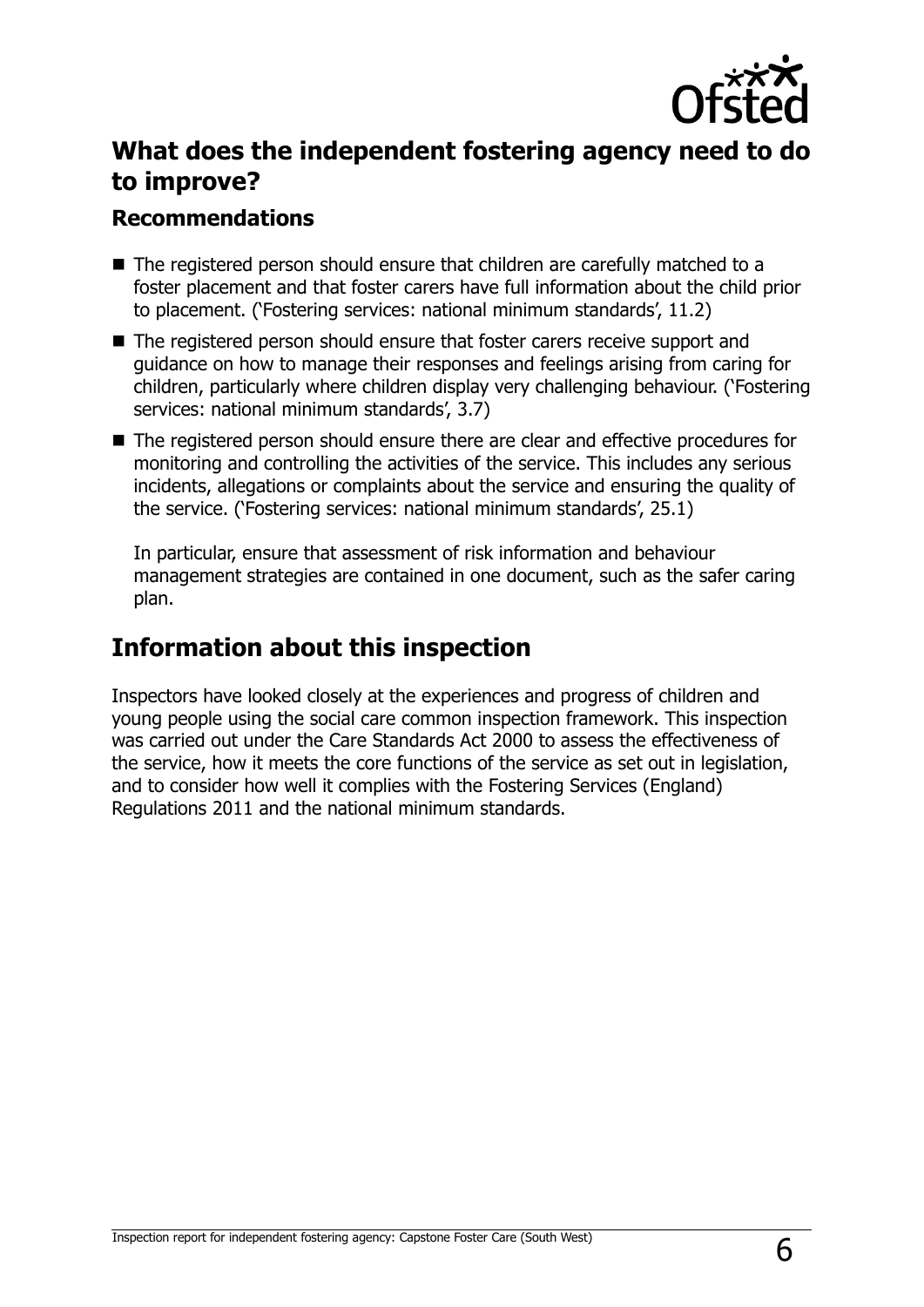

## **Independent fostering agency details**

**Unique reference number:** SC032760

**Registered provider:** Capstone Foster Care (South West) Limited

**Registered provider address:** Wootton Chase, Wootton St Lawrence, Basingstoke, Hampshire RG23 8PE

**Responsible individual:** Steven Blackwood

**Registered manager:** Karen Marks

**Telephone number:** 08458 720650

**Email address:** karen.marks@capstonefostercare.co.uk

## **Inspectors**

Tina Maddison, Social Care Inspector Polly Soper, Social Care Inspector